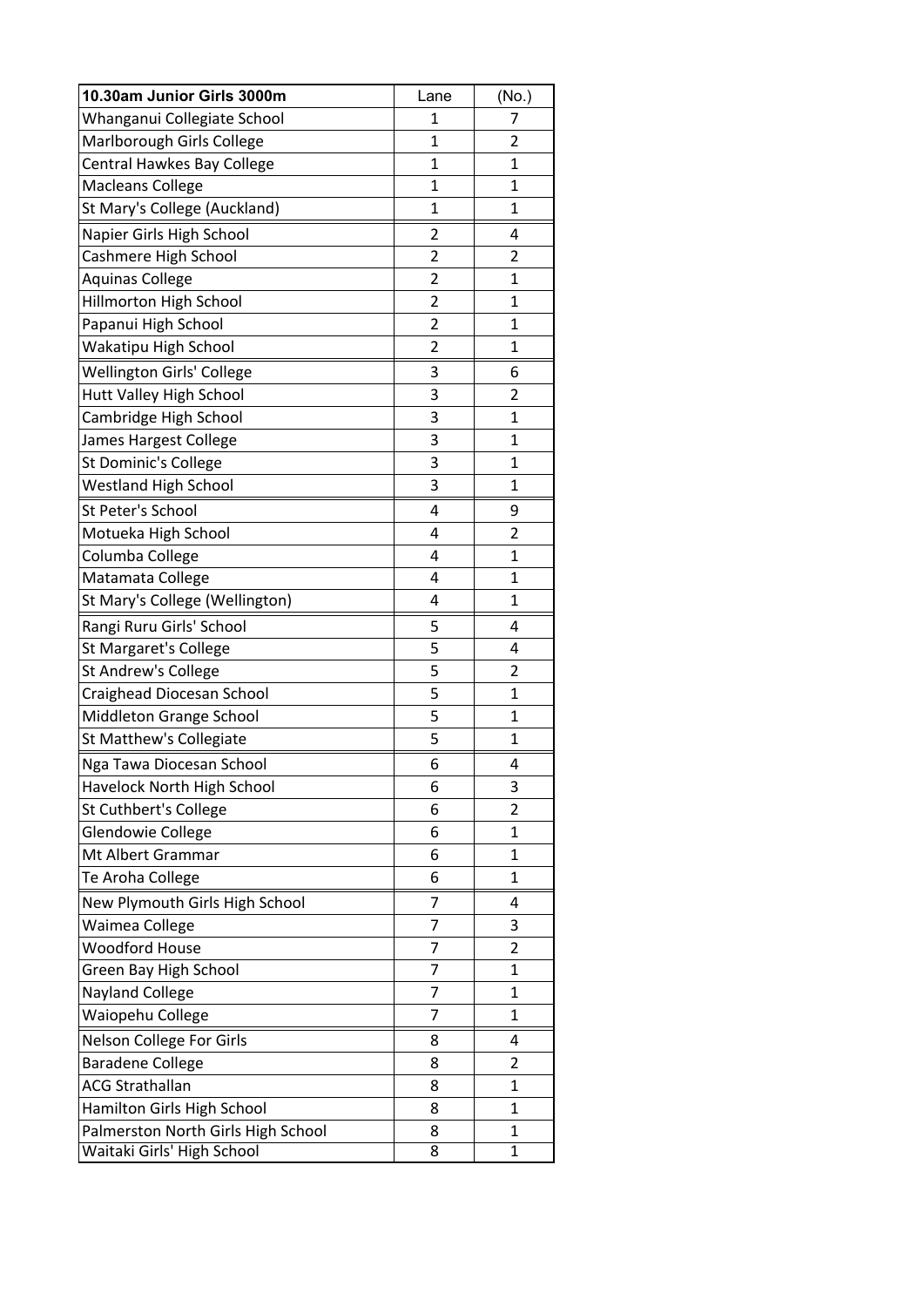| 11.10am Junior Boys 4000m,          | Lane           | (No.)          |
|-------------------------------------|----------------|----------------|
| Para Junior/Senior Boys 2000m       |                |                |
| Papanui High School                 | 1              | 8              |
| St Patrick's College (Silverstream) | 1              | 4              |
| St Peter's College (Auckland)       | 1              | 2              |
| James Hargest College               | 1              | 1              |
| Wakatipu High School                | $\mathbf{1}$   | $\mathbf{1}$   |
| <b>Auckland Grammar School</b>      | 2              | 7              |
| <b>Nelson College</b>               | 2              | 4              |
| <b>Burnside High School</b>         | $\overline{2}$ | 2              |
| <b>Greymouth High School</b>        | $\overline{2}$ | $\mathbf{1}$   |
| Waimea College                      | $\overline{2}$ | 1              |
| Christchurch Boys High School       | 3              | 6              |
| <b>Macleans College</b>             | 3              | 5              |
| St Pauls Collegiate (Hamilton)      | 3              | 3              |
| Francis Douglas Memorial College    | 3              | $\mathbf{1}$   |
| Shirley Boys High School            | 3              | 1              |
| <b>Wellington College</b>           | 4              | 12             |
| <b>Kings College</b>                | 4              | 3              |
| Cashmere High School                | 4              | $\mathbf{1}$   |
| Roncalli College                    | 4              | 1              |
| New Plymouth Boys High School       | 5              | 9              |
| Tauranga Boys' College              | 5              | 4              |
| St Peter's School                   | 5              | $\overline{2}$ |
| Marlborough Boys College            | 5              | 1              |
| <b>Hutt Valley High School</b>      | 5              | $\mathbf{1}$   |
| Sacred Heart College (Auckland)     | 6              | 10             |
| Whanganui Collegiate School         | 6              | 4              |
| <b>Aquinas College</b>              | 6              | $\mathbf 1$    |
| Papamoa College                     | 6              | $\mathbf 1$    |
| Westlake Boys High School           | 7              | 13             |
| St Patrick's College (Kilbirnie)    | 7              | 3              |
| Feilding High School                | 7              | $\mathbf 1$    |
| Rongotai College                    | 7              | $\mathbf{1}$   |
| Timaru Boys' High School            | 8              | 7              |
| <b>Christ's College</b>             | 8              | 4              |
| Avondale College                    | 8              | $\overline{2}$ |
| Green Bay High School               | 8              | $\mathbf{1}$   |
| Taradale High School                | 8              | $\mathbf 1$    |
|                                     |                |                |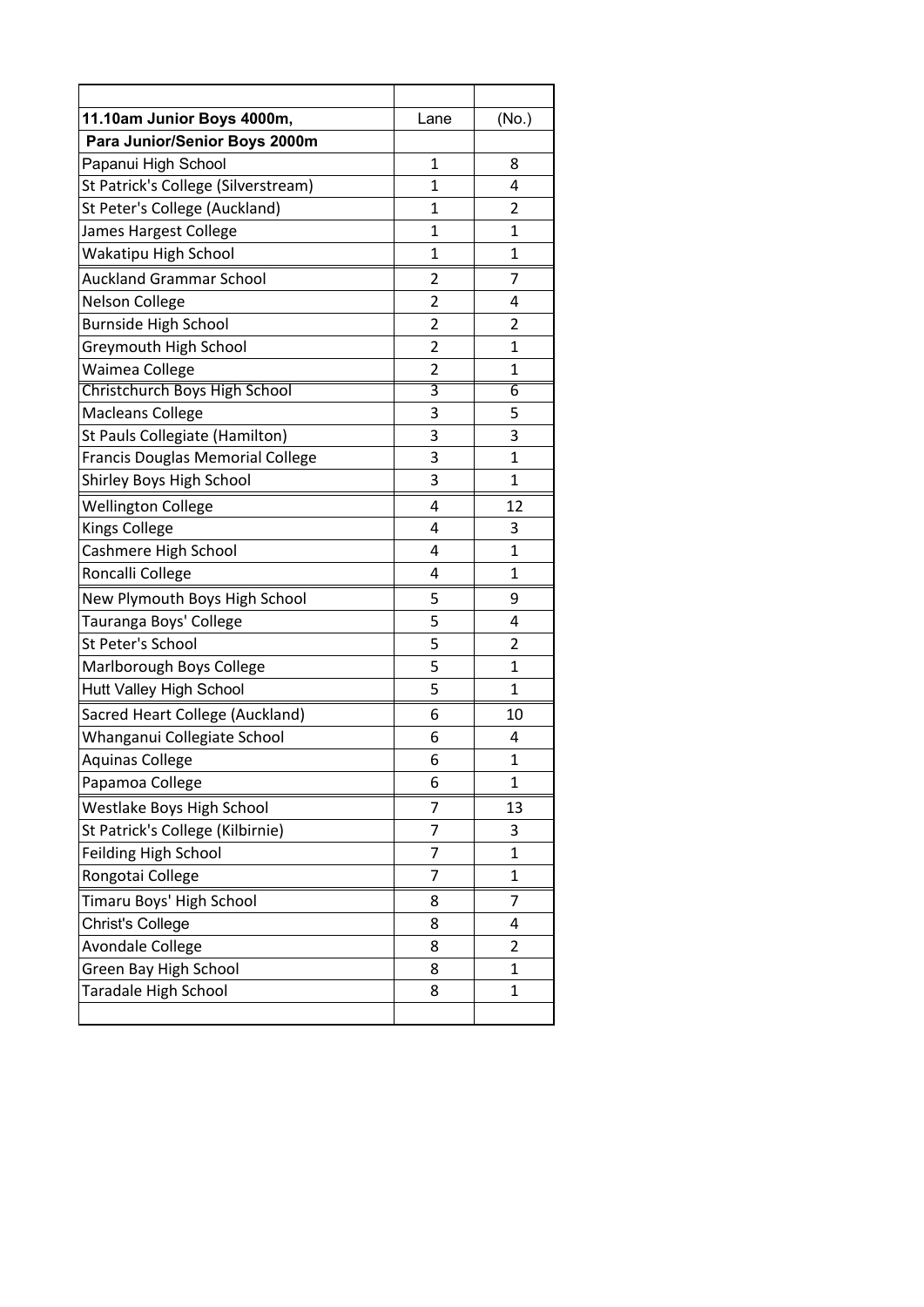| 11.50am Year Nine Girls 3000m      | Lane           | (No.)          |
|------------------------------------|----------------|----------------|
| <b>Wellington Girls' College</b>   | 1              | 4              |
| <b>Baradene College</b>            | 1              | $\overline{2}$ |
| <b>Burnside High School</b>        | 1              | 1              |
| Palmerston North Girls High School | $\mathbf{1}$   | $\mathbf{1}$   |
| Takapuna Grammar School            | 1              | $\mathbf{1}$   |
| Diocesan School for Girls          | $\overline{2}$ | 3              |
| St Peter's School                  | $\overline{2}$ | 3              |
| <b>Bethlehem College</b>           | $\overline{2}$ | $\mathbf{1}$   |
| <b>Onslow College</b>              | $\overline{2}$ | $\mathbf{1}$   |
| St Peter's College (Gore)          | 2              | 1              |
| Havelock North High School         | 3              | 3              |
| Rangi Ruru Girls' School           | 3              | 3              |
| <b>Avondale College</b>            | 3              | $\mathbf{1}$   |
| <b>Nayland College</b>             | 3              | 1              |
| St Matthew's Collegiate            | 3              | 1              |
| Nga Tawa Diocesan School           | 4              | 4              |
| Onehunga High School               | 4              | $\overline{2}$ |
| Independent Home School            | 4              | $\mathbf{1}$   |
| St Andrew's College                | 4              | 1              |
| Wairarapa College                  | 4              | $\mathbf{1}$   |
| <b>St Cuthbert's College</b>       | 5              | 4              |
| Cashmere High School               | 5              | 2              |
| Craighead Diocesan School          | 5              | $\mathbf{1}$   |
| Queen Margaret College             | 5              | $\mathbf{1}$   |
| Tawa College                       | 5              | 1              |
| Sacred Heart College (Wellington)  | 6              | 4              |
| Lynfield College                   | 6              | $\overline{2}$ |
| Hawera High School                 | 6              | $\mathbf{1}$   |
| Southland Girls' High School       | 6              | $\mathbf{1}$   |
| Waimea College                     | 6              | 1              |
| Napier Girls High School           | 7              | 4              |
| Rotorua Girls' High School         | 7              | 2              |
| Marist College                     | 7              | $\mathbf{1}$   |
| St Kentigern College               | 7              | 1              |
| <b>Westland High School</b>        | 7              | $\mathbf{1}$   |
| New Plymouth Girls High School     | 8              | 5              |
| Villa Maria College                | 8              | $\overline{2}$ |
| Marlborough Girls College          | 8              | 1              |
| <b>St Margaret's College</b>       | 8              | $\mathbf{1}$   |
|                                    |                |                |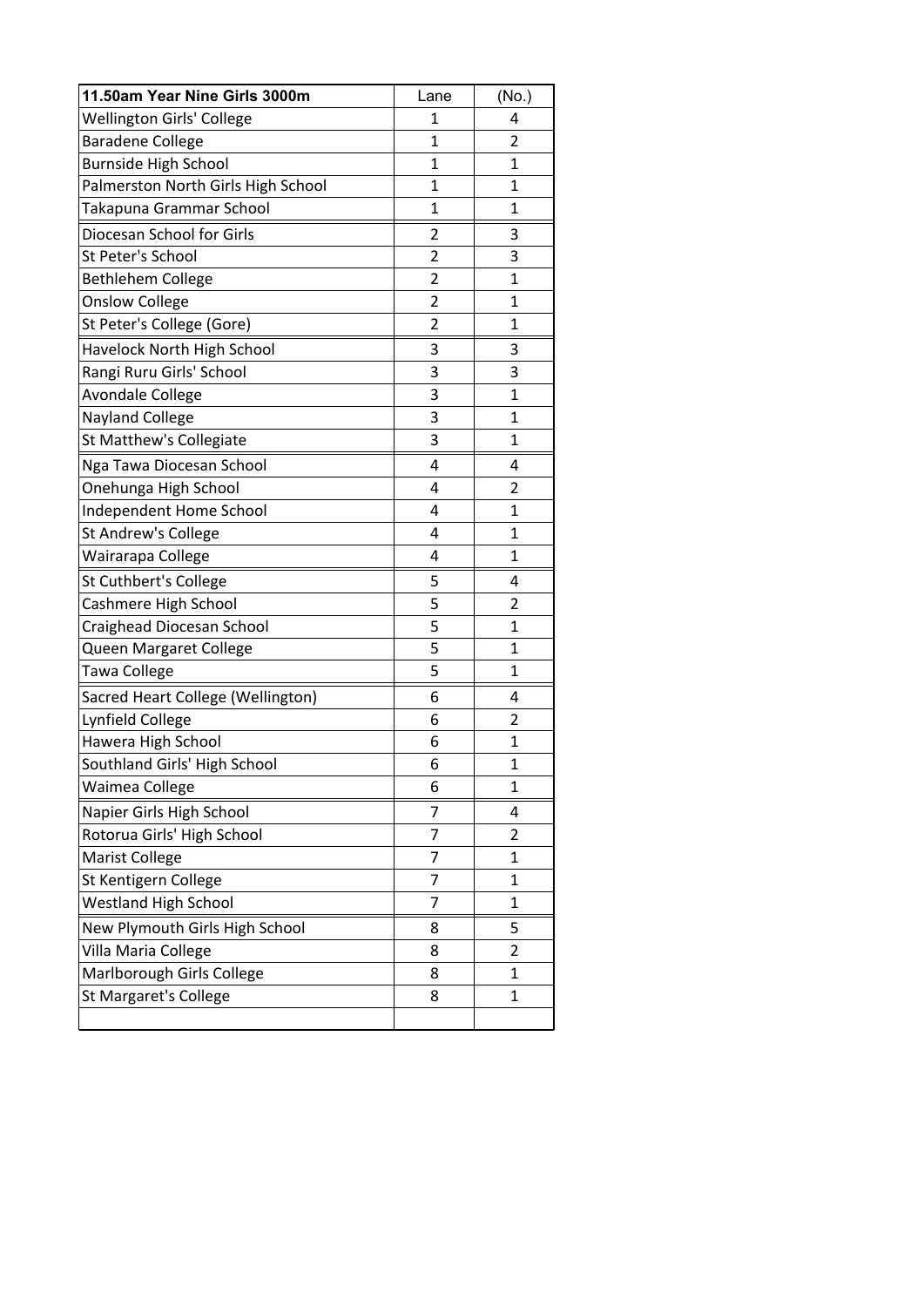| 12.30pm Year Nine Boys 3000m             | Lane           | (No.)        |
|------------------------------------------|----------------|--------------|
| <b>Wellington College</b>                | 1              | 6            |
| Green Bay High School                    | 1              | 3            |
| Waimea College                           | $\mathbf{1}$   | 2            |
| <b>Nelson College</b>                    | 1              | 1            |
| Wakatipu High School                     | 1              | $\mathbf 1$  |
| New Plymouth Boys High School            | $\overline{2}$ | 8            |
| Rathkeale College/Trinity Senior College | $\overline{2}$ | 3            |
| <b>Central Southland College</b>         | 2              | 1            |
| Shirley Boys High School                 | $\overline{c}$ | 1            |
| Sacred Heart College (Auckland)          | 3              | 8            |
| <b>Macleans College</b>                  | 3              | 3            |
| <b>Ashburton College</b>                 | 3              | 1            |
| Rotorua Lakes High School                | 3              | 1            |
| <b>Auckland Grammar School</b>           | 4              | 3            |
| Christ's College                         | 4              | 3            |
| <b>ACG Sunderland</b>                    | 4              | 1            |
| Middleton Grange School                  | 4              | $\mathbf{1}$ |
| <b>Burnside High School</b>              | 4              | 2            |
| Westlake Boys High School                | 5              | 17           |
| St Paul's College (Auckland)             | 5              | 1            |
| James Hargest College                    | 5              | 1            |
| Rongotai College                         | 5              | 2            |
| St Patrick's College (Silverstream)      | 6              | 7            |
| <b>Kings College</b>                     | 6              | 3            |
| Mt Albert Grammar                        | 6              | 2            |
| Papanui High School                      | 6              | $\mathbf{1}$ |
| Timaru Boys' High School                 | 7              | 4            |
| Christchurch Boys High School            | 7              | 3            |
| St Kentigern College                     | 7              | $\mathbf{1}$ |
| Napier Boys High School                  | 7              | $\mathbf{1}$ |
| St Peter's College (Gore)                | 7              | 1            |
| Tauranga Boys' College                   | 8              | 10           |
| St Andrew's College                      | 8              | 3            |
| Darfield High School                     | 8              | $\mathbf{1}$ |
| St John College                          | 8              | $\mathbf{1}$ |
|                                          |                |              |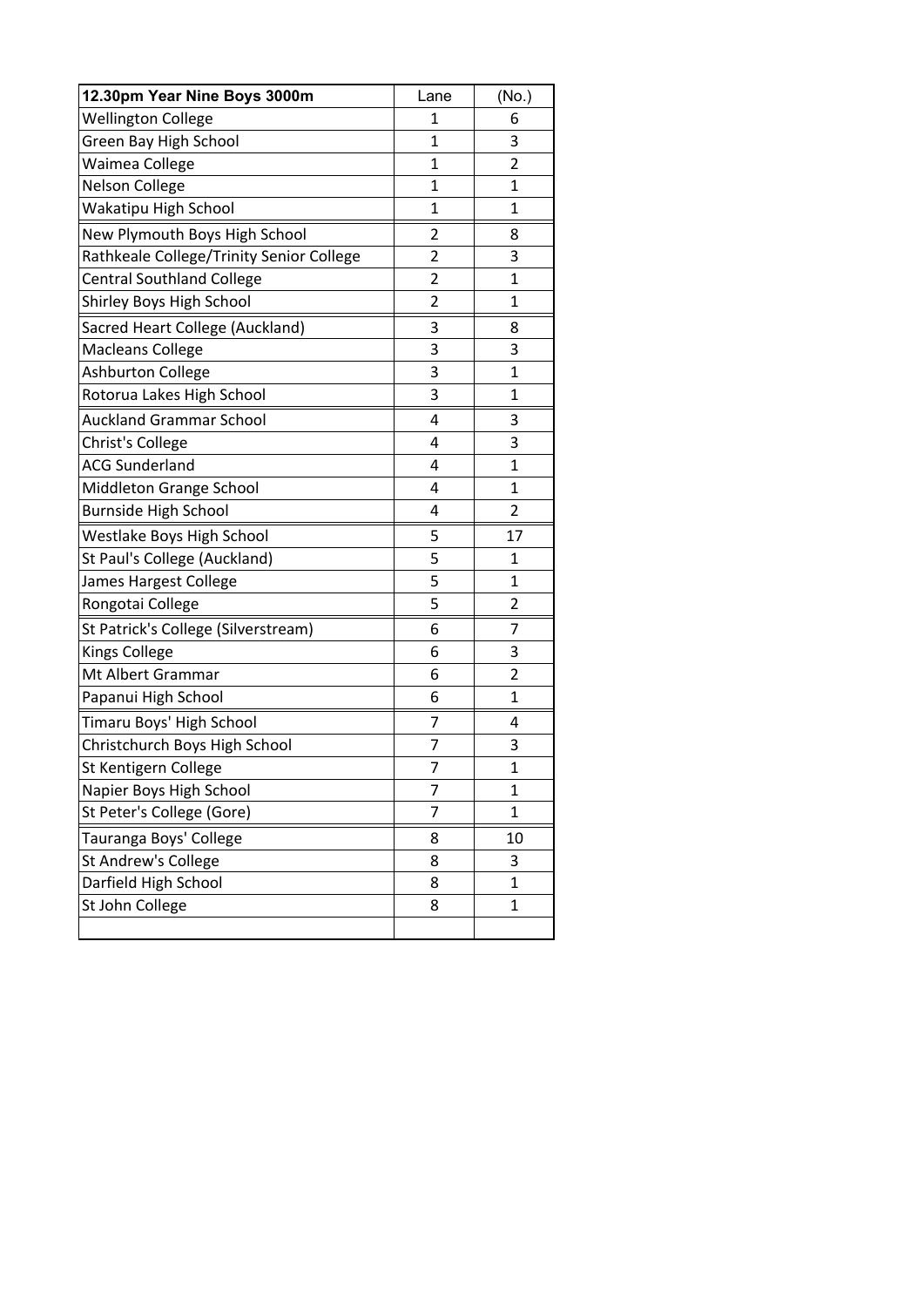| 1.10pm Senior Girls 4000m             | Lane           | (No.)          |
|---------------------------------------|----------------|----------------|
| Whanganui Collegiate School           | $\mathbf{1}$   | 7              |
| Waimea College                        | 1              | 3              |
| St Andrew's College                   | $\mathbf{1}$   | 2              |
| Havelock North High School            | 1              | $\mathbf{1}$   |
| Rangi Ruru Girls' School              | 1              | $\mathbf 1$    |
| Taumarunui High School                | $\mathbf{1}$   | $\mathbf{1}$   |
| New Plymouth Girls High School        | 2              | 5              |
| <b>Macleans College</b>               | 2              | 3              |
| Epsom Girls Grammar School            | $\overline{2}$ | 2              |
| Villa Maria College                   | $\overline{2}$ | $\overline{2}$ |
| <b>Onslow College</b>                 | $\overline{2}$ | 1              |
| St Dominic's College                  | $\overline{2}$ | $\mathbf{1}$   |
| St Peter's School                     | 3              | 7              |
| <b>Wellington East Girls' College</b> | 3              | 3              |
| St Cuthbert's College                 | 3              | 2              |
| John Paul College                     | 3              | $\mathbf{1}$   |
| <b>Richmond View School</b>           | 3              | $\mathbf{1}$   |
| Wakatipu High School                  | 3              | $\mathbf{1}$   |
| Nga Tawa Diocesan School              | 4              | 6              |
| Nelson College For Girls              | 4              | 3              |
| Epsom Girls Grammar School            | 4              | 2              |
| <b>Burnside High School</b>           | 4              | $\mathbf{1}$   |
| Otago Girls High School               | 4              | $\mathbf{1}$   |
| St Margaret's College                 | 4              | $\overline{2}$ |
| Wellington Girls' College             | 5              | 11             |
| Cambridge High School                 | 5              | 2              |
| Matamata College                      | 5              | $\overline{1}$ |
| Samuel Marsden Collegiate             | 5              | 1              |
| Whangarei Girls High School           | 5              | $\mathbf{1}$   |
| St Hilda's Collegiate                 | 5              | $\mathbf{1}$   |
| Napier Girls High School              | 6              | 4              |
| Green Bay High School                 | 6              | 3              |
| Cashmere High School                  | 6              | 2              |
| <b>Taradale High School</b>           | 6              | $\overline{2}$ |
| Cashmere High School                  | 6              | 1              |
| Nga Tawa Diocesan School              | 6              | 1              |
| St Cuthbert's College                 | 6              | 1              |
| Craighead Diocesan School             | 7              | 6              |
| Takapuna Grammar School               | 7              | 3              |
| Rangi Ruru Girls' School              | 7              | 2              |
| Gore High School                      | 7              | $\mathbf{1}$   |
| Palmerston North Girls High School    | 7              | 1              |
| St Pauls Collegiate (Hamilton)        | 7              | $\mathbf{1}$   |
| Diocesan School for Girls             | 8              | 6              |
| Rotorua Lakes High School             | 8              | 3              |
| Hamilton Girls High School            | 8              | $\overline{2}$ |
| Christchurch Girls High School        | 8              | $\mathbf{1}$   |
| Otumoetai College                     | 8              | $\mathbf{1}$   |
| St Matthew's Collegiate               | 8              | 1              |
|                                       |                |                |